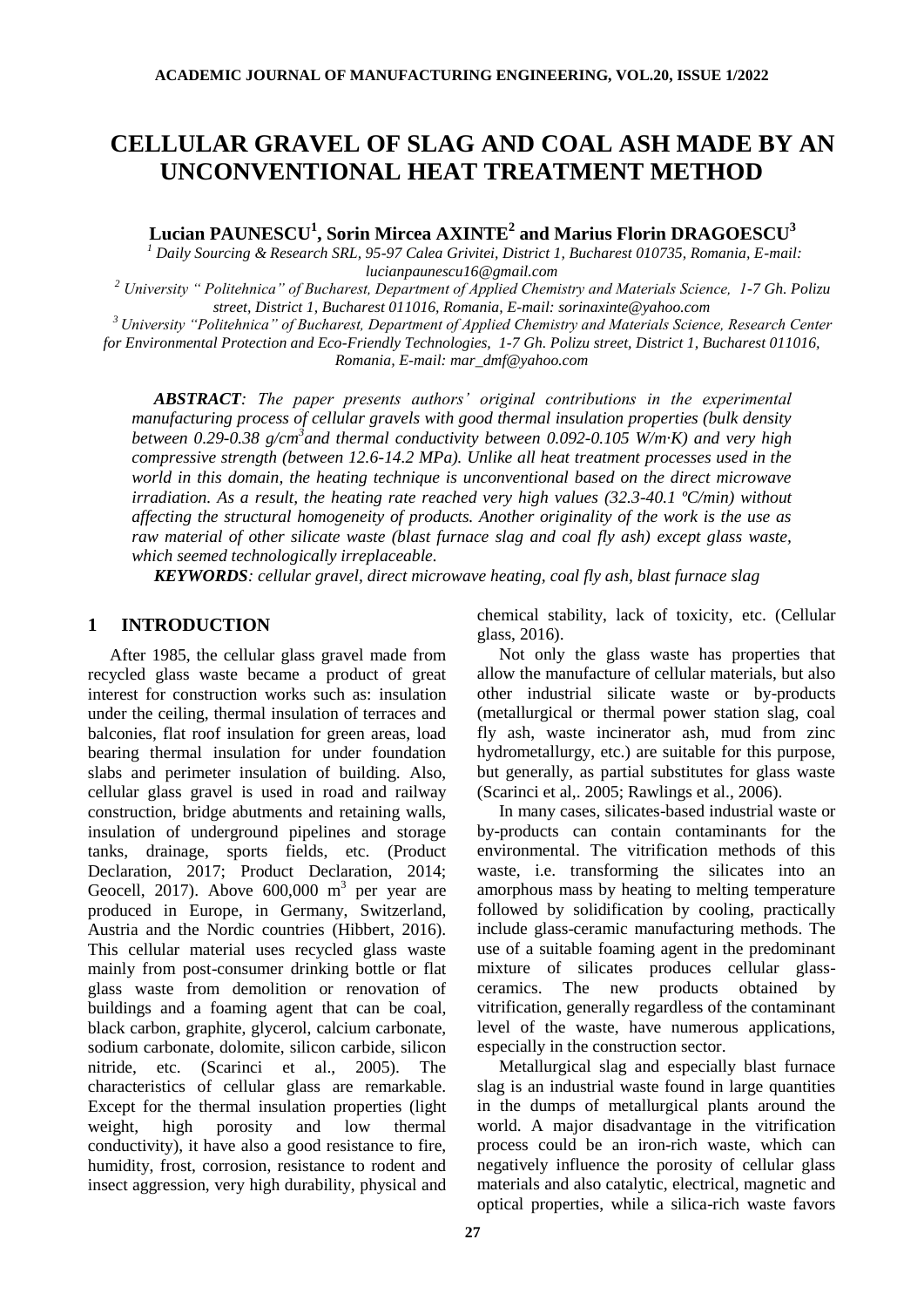the obtaining of an amorphous glassy structure (Rincón et al., 2006).

The blast furnace slag preferably rich in titanium oxide (Sun & Wang, 2017), granulated by water cooling, together with glass waste, borax (optimally 8 %) as a fluxing agent and calcium carbonate (CaCO<sub>3</sub>) as a foaming agent, sintered at 900 °C for 30 min, had uniform porous structure, bulk density of 0.82  $g/cm<sup>3</sup>$  and a very high compressive strength (up to 25 MPa).

According to (Wang et al., 2018), increasing the proportion of  $CaCO<sub>3</sub>$  as a foaming agent led to intensifying the foaming process. As a consequence, the bulk density and the compressive strength increased, while porosity and water absorption were reduced. For proportions of the foaming agent between 5-7 %, the bulk density had values in the range 0.79-0.82  $g/cm^3$ , the porosity was between 73.1-75.3 %, the compressive strength was between 13.1-13.8 MPa and the water absorption was below 3.7 %.

When blast furnace slag is not rich in titanium  $(TiO<sub>2</sub>)$  (Ding et al., 2015), this oxide together with zirconia ( $ZrO<sub>2</sub>$ ) and calcium fluoride (CaF<sub>2</sub>) have been added as nucleating agents in the slag and glass waste mixture. Other material additives were borax, sodium phosphate  $(Na_3PO_4.12H_2O)$  and  $CaCO<sub>3</sub>$  (about 6 %) as a foaming agent. Glassceramic foams with 50 % blast furnace slag led to excellent comprehensive properties (bulk density of 0.79  $g/cm<sup>3</sup>$ , water absorption of 2.7 % and compressive strength of 14.3 MPa.

A manufacturing recipe approximately similar to that presented in (Ding et al., 2015), containing blast furnace slag and glass waste, borax as a fluxing agent,  $TiO<sub>2</sub>$  as a nucleating agent,  $Na<sub>3</sub>PO<sub>4</sub>·12H<sub>2</sub>O$  as a stabilizer, CaCO<sub>3</sub> as a foaming agent and water as a binder, was used by a team from the Romanian company Daily Sourcing & Research which includes authors of current work. Unlike the conventional heating method used in (Ding et al., 2015) and in all the works cited above, the paper (Grigoras et al., 2020) applied an own unconventional microwave heating technique. The pressed powder mixture was sintered at temperatures between 900-905 ºC using slag/glass ratios between 40/60 and 50/50. The heating rate had high values (20.11-21.20 ºC/min) and the specific energy consumption was very low (0.90- 0.95 kWh/kg). The optimal variant included the 40/60 ratio of the two raw material types, 7.8 % borax, 5 % TiO<sub>2</sub>, 3 % Na<sub>3</sub>PO<sub>4</sub> $\cdot$ 12H<sub>2</sub>O, 6.5 % CaCO<sub>3</sub> and 8 % water addition and the foamed sample features were: apparent density of  $0.82 \text{ g/cm}^3$ , porosity of 75.9 %, thermal conductivity of 0.135

W/m·K, compressive strength of 14.1 MPa and water absorption of 3.4 %.

The coal fly ash is an industrial by-product of thermal power stations as a result of coal burning. Worldwide, it has a variable chemical composition, in which silica  $(SiO<sub>2</sub>)$  has values between 42.8-66.1 % and alumina  $(Al_2O_3)$  in the range 11.4-29.6 % (Wu, 2006), being an aluminosilicate material. According to the literature, the use of coal fly ash in very high weight proportions led to the manufacture of cellular glass-ceramics with very high mechanical strength.

A conventional heating manufacturing method of a cellular glass-ceramic with high mechanical strength was applied by the authors of the paper (Ma et al., 2018). According to the information in literature, an extremely high weight proportion of coal fly ash (between 83-95%) as raw material, 5 % sodium oxide (Na<sub>2</sub>O) as a fluxing agent and  $CaCO<sub>3</sub>$ (between 3-9%) as a foaming agent were mixed and sintered at 1150 ºC. The physical and mechanical characteristics of the products were: bulk density between  $1.55 - 1.59$  g/cm<sup>3</sup>, porosity between 16.8-19.9%, bending strength in the range 43.4-109.6 MPa. The uniformity of the cells size was generally good, the product made with  $6\%$  CaCO<sub>3</sub> having the highest microstructural homogeneity (between 0.1- 0.4 mm).

The paper (Paunescu et al., 2020) presents a high mechanical strength cellular glass-ceramic produced by the direct microwave heating technique at 853 ºC of a very high weight ratio of coal fly ash (82%), 5 %  $CaCO<sub>3</sub>$  as a foaming agent, 13 % sodium carbonate  $(Na_2CO_3)$  as a fluxing agent and 10% water addition as a binder. The direct microwave heating technique allowed to reach a very high heating rate (32 ºC/min) and shortening the heating time without affecting the microstructure of the heat-treated sample. The specific energy consumption was significantly reduced compared to conventional heating methods, reaching 0.72 kWh/kg. The main features of the optimal product were: apparent density of  $1.44$  g/cm<sup>3</sup>, porosity of 26.2 %, thermal conductivity of 0.281 W/m·K, compressive strength of 41.3 MPa and water absorption of 0.5 %. The work was performed by Daily Sourcing & Research Company (Grigoras et al., 2020), using the same unconventional microwave heating technique. Given the features of the cellular glass-ceramic (very high compressive strength, acceptable porosity and thermal conductivity, very low water permeability, fireproof, chemical and physical stability, notoxicity, high durability, etc.), the application field of this material type may include road and railway constructions, bridge abutments and retaining walls,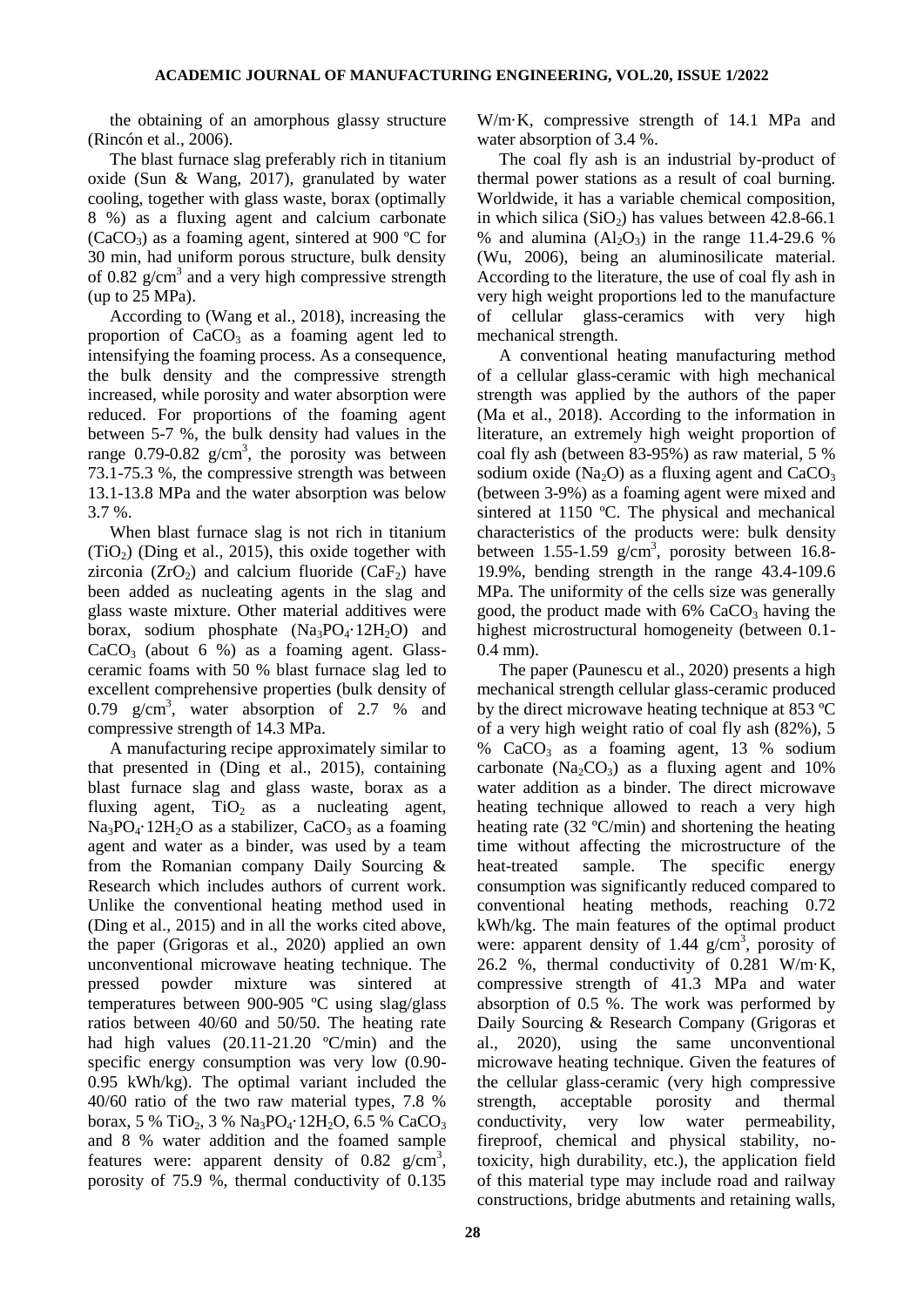foundations, drainages, sports grounds and other construction types that require high mechanical stress.

Jarosite, an iron-rich waste resulting from zinc hydrometallurgy process, was used (in proportions between 40-70%) together with granite scraps and mud (between 20-40%) and glass waste (between 10-40%) to produces glass-ceramic materials by sintering at 1400-1450 ºC (Pelino, 2000). The final product (with 40-55% crystalline volume fraction and high compressive strength up to 10 MPa) was achieved in the form of paving tiles, wall panels and glass fibers for building construction.

Oil shale ash waste resulted from thermal power station constituted the main raw material for manufacturing glass-ceramics (Gorokhovski et al., 2002). The oil shale-based glass, with small additions of glass and sand waste, was melted at 1400 ºC and cooled with water in the form of fritted glass.  $CaCO<sub>3</sub>$  (optimal 5%) was the foaming agent. Sodium metasilicate  $(Na_2SiO_3)$  and oil shale waste were added in the ratio 1/5 to the total glass waste. The temperature of the thermal process was 900 ºC and the final product had good thermal insulation properties and relative normal mechanical strength (flexural strength of 3 MPa).

The current work aimed to find a technical solution for the manufacture of a glass-ceramic that combines very high mechanical strength with bulk density and thermal conductivity at much lower levels compared to the products previously made and presented above. The content of the paper is original from two different points of view. On the one hand, the starting raw material does not contain glass waste, but only silicate waste usually used in lower proportions as partial glass substitutes (blast furnace slag and coal fly ash). On the other hand, the direct microwave heating method of material mixture is original. Due to the sufficiently high content of silica and alumina, especially the coal ash, the mixture becomes an aluminosilicate material. Previous own experiments (Paunescu et al., 2019) have shown that such a ceramic material is suitable for the direct microwave heating (unlike to that with high glass content), without the extremely high heating rate affecting its microstructural configuration.

#### **2 MATERIALS AND METHODS**

#### **2.1 Materials**

As mentioned above, the main wastes used as raw material in the current experiment were: blast furnace slag granulated by water quenching from the metallurgical plant ArcelorMittal Galati (Romania) between 44-53 % and coal fly ash, a byproduct resulted by coal burning in the Paroseni

thermal power station between 37-46 %. The solid mixture was supplemented with sodium borate (borax), an excellent fluxing agent due to the high Na<sub>2</sub>O content and zirconia  $(ZrO<sub>2</sub>)$  as a nucleating agent. The weight ratios of the two agents were kept constant for all tested variants: 8 % for borax and 2 % for zirconia.

The blast furnace slag granulated by fast water cooling of the molten mass initially had a grain size below 2.5 mm. Its final granulation was reduced below 130 μm by grinding in a ball mill and sieving.

The coal fly ash purchased from Paroseni power plant had the grain size below 200 μm being need his mechanical processing in the ball mill for reducing the maximum size up to 100 μm.

Table 1 presents the oxide composition of the two main components of raw material used in the experiment.

| Table 1. Oxide composition of raw material |  |
|--------------------------------------------|--|
|--------------------------------------------|--|

| Oxide<br>composition           | <b>Blast furnace</b><br>slag (wt. $\%$ ) | Coal fly ash<br>(wt. % ) |
|--------------------------------|------------------------------------------|--------------------------|
| SiO <sub>2</sub>               | 36                                       | 46.5                     |
| $Al_2O_3$                      | $7-9$                                    | 23.7                     |
| CaO                            | 41                                       | 7.9                      |
| MgO                            | $7-8$                                    | 3.2                      |
| Na <sub>2</sub> O              |                                          | 6.0                      |
| $K_2O$                         |                                          | 4.1                      |
| Fe <sub>2</sub> O <sub>3</sub> | $0.5 - 1.5$                              | 8.6                      |
| FeO                            | $0.5 - 0.8$                              |                          |
| S                              | 0.8                                      |                          |
| MnO                            | $0.2 - 1$                                |                          |

The oxide composition of blast furnace slag was taken from the work (Cioroi & Nistor-Cristea, 2007) and the coal fly ash composition was offer by the Paroseni power plant.

It should be mentioned that the blast furnace slag purchased from ArcelorMittal Galati (Romania) has a sufficiently low iron content (such as  $Fe<sub>2</sub>O<sub>3</sub>$  and FeO), so that the negative influence on the porosity of cellular glass-ceramic is not exhibited according to Rincón et al., 2006.

One of the optimal nucleating agents in  $Li<sub>2</sub>O-$ Al<sub>2</sub>O<sub>3</sub>-SiO<sub>2</sub> glass-ceramic system is zirconia (ZrO<sub>2</sub>) with a monolithic crystal structure at room temperature, whose granulation is very fine (below 15 μm). Due to the use of this agent, the crystallization energy is generated and glass ceramic with low cell size and high mechanical properties can be obtained (Hu et al., 2009).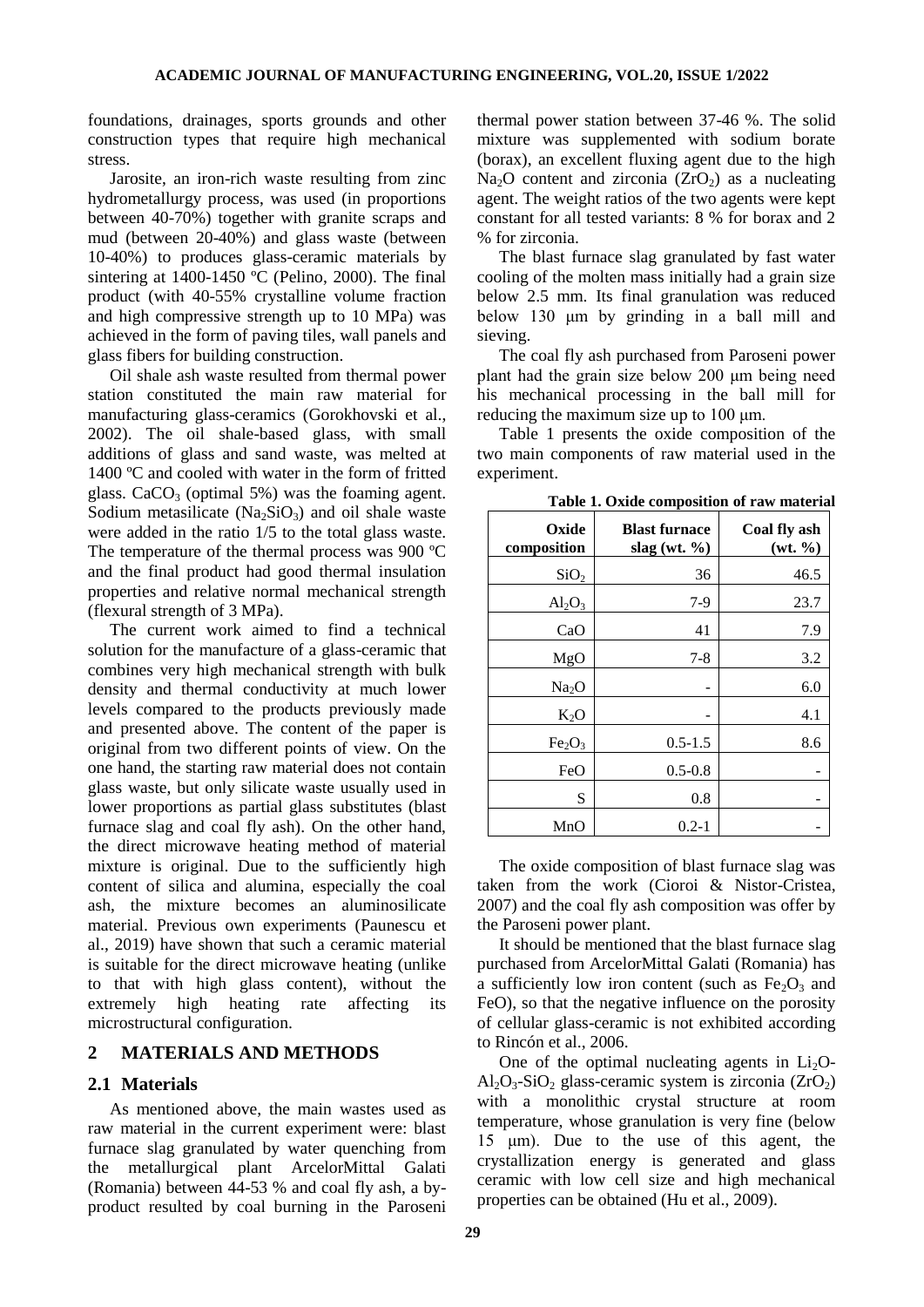The borax presence in the starting mixture has a double role. On the one hand, the presence of  $Na<sub>2</sub>O$ in a high proportion in the composition of borax provides it with important flux properties. Consequently, borax was adopted as a fluxing agent. On the other hand, the boron in the composition of borax has the ability to increase the mechanical strength of the ceramic product manufactured by adding this material.

The adopted foaming agent was glycerol  $(C_3H_8O_3)$ , a liquid carbonaceous agent. Commonly, glycerol is associated with water soluble sodium metasilicate  $(Na_2SiO_3)$  called also "water glass", which has the role of slowing down the premature decomposition of glycerol and thus to promote sintering the solid mixture and pure water as a binder. The liquid mixture was separately prepared, the weight ratios of glycerol, water glass and pure water being  $1/ 8/ 5$ . The use of an aqueous foaming agent in the manufacture of cellular glass-ceramic allows an intimate mixture to be achieved through an advanced degree of aqueous solution penetration through the fine solid particles and consequently favors the foaming process, reduces the cells size and decreases the material density.

The thermal decomposition of glycerol is a very complex process. Several compounds between carbon dioxide and pure carbon as well as hydroxyl compounds are formed by decomposition in the oxidizing atmosphere of the oven, according to (Karandashova et al., 2017; Zhang et al., 2021).

#### **2.2 Methods**

The adopted method for the experimental manufacture of a cellular glass-ceramic was the following. The mixture of the solid raw material and the addition of the aqueous solution of glycerolwater glass-pure water (prepared separately) was made in a metal mold with an inner diameter of 50 mm, pressed axially at about 10 MPa and then removed from the mold. Prior to introduction into the 800 W-microwave oven of the type commonly used in the household, but constructively adapted for high temperature operation (above  $1000 \degree C$ ), the pressed powder mixture was thermally protected with several ceramic fiber mattresses resistant to 1200 ºC. A thick bed of ceramic fiber mattresses was placed at the base of the oven, on which the thermally protected pressed mixture was stored. The upper part of the ceramic package containing the material was covered with a ceramic fiber lid provided with a central hole of 25 mm for viewing with a radiation pyrometer mounted above the oven of the upper surface of the heated sample. Also, the upper metal wall of the oven had a central axial hole of 25 mm for viewing with the pyrometer.

The direct microwave heating, as an unconventional heating technique, has some peculiarities that make it completely different compared to conventional techniques commonly used in similar processes. The main peculiarity is the initiation of the heating process in the core of the microwave irradiated material followed by the volumetrically transmission of heat throughout the mass of the material from inside to outside (Jones et al., 2002). Therefore, the outer surface of the heated sample must be thermally very efficiently protected. Thus, the metal wall of the oven no longer needs to be protected. Another important peculiarity of the direct microwave heating is the selectivity of the thermal process (Kitchen et al., 2014). Thus, only the material subjected to irradiation absorbs electromagnetic waves that are converted into heat, not other massive components of the oven (usually, refractory ceramic materials) in which the process takes place and which are not microwave susceptible materials. The two peculiarities mentioned above have a remarkable effect in terms of energy on the heating process. This is significantly faster and more economical compared to conventional methods which is also noted in (Aggregates, 2016). What has been experimentally observed by the authors' team is that the very high heating rate does not affect the microstructural characteristics of the foamed product.

The main details of preparing the raw material (a), its thermal protection with ceramic fiber mattresses (b) and unconventional heating into the microwave oven (c and d) are shown in Figure 1.



**Fig. 1 Details of the manufacturing process**

**a – pressed powder raw material; b – ceramic fiber thermal protection of raw material; c – 800 Wmicrowave oven during the heating process; d – protected sample image inside the oven at the end of the process.**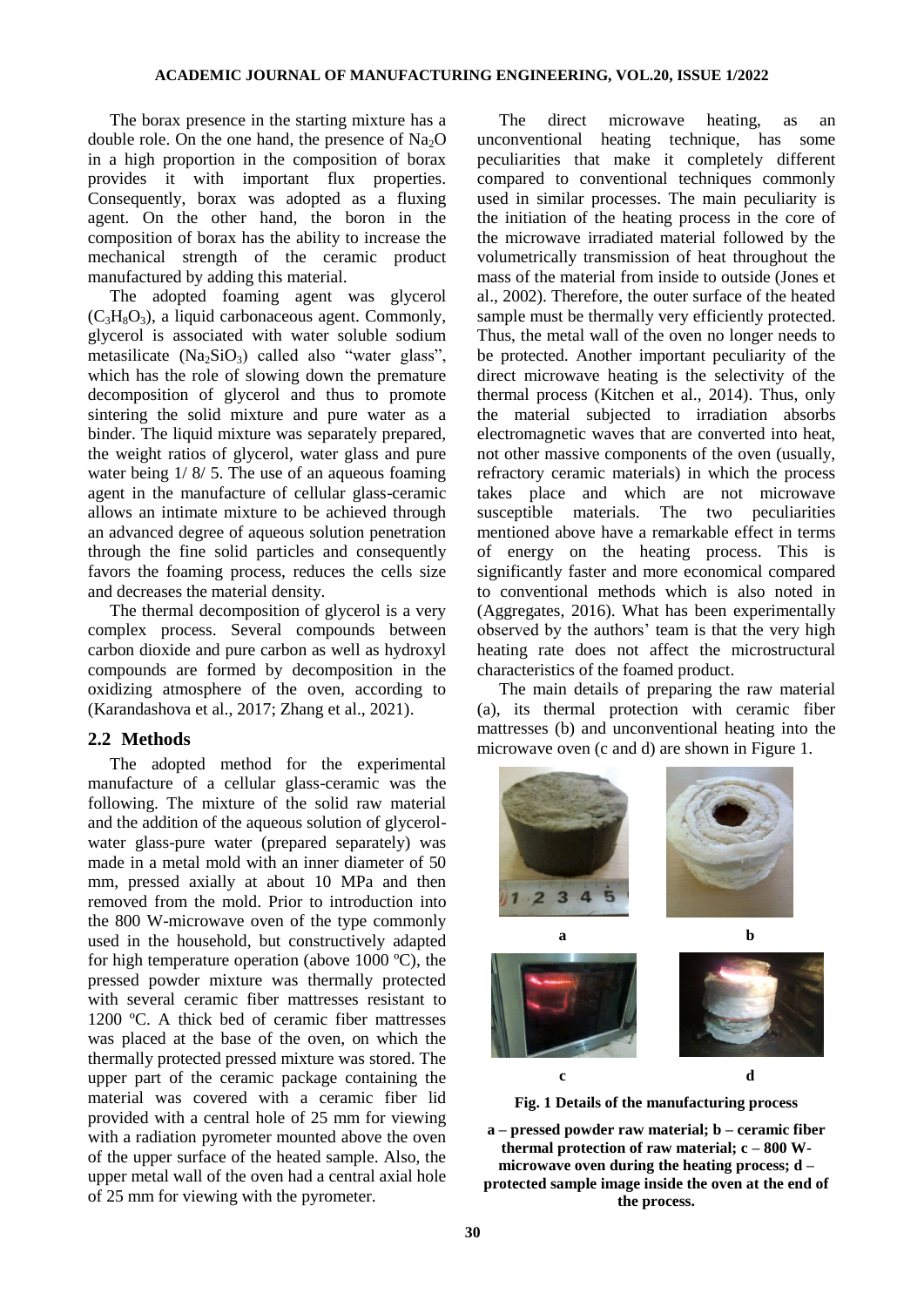#### **2.3 Adoption of manufacturing recipe**

The manufacturing recipe adopted by the authors consisted of a solid mixture including blast furnace slag, coal fly ash, borax and zirconia in which the variables were only the slag (between 44-53 %) and the ash (between 37-46 %). The liquid mixture was kept constant during the experiment. Table 2 presents the distribution of the two mixture types in four variants.

| Table 2. Distribution of solid and liquid mixture |  |
|---------------------------------------------------|--|
|---------------------------------------------------|--|

| <b>Mixture</b>                  | <b>Variant</b> |                |    |    |  |  |
|---------------------------------|----------------|----------------|----|----|--|--|
| type                            | 1              | $\overline{2}$ | 3  | 4  |  |  |
|                                 | Solid mixture  |                |    |    |  |  |
| <b>Blast</b><br>furnace<br>slag | 44             | 47             | 50 | 53 |  |  |
| Coal fly<br>ash                 | 46             | 43             | 40 | 37 |  |  |
| <b>B</b> orax                   | 8              | 8              | 8  | 8  |  |  |
| Zirconia                        | 2              | 2              | 2  | 2  |  |  |
| Liquid mixture                  |                |                |    |    |  |  |
| Glycerol                        | 1              | 1              | 1  | 1  |  |  |
| Water<br>glass                  | 8              | 8              | 8  | 8  |  |  |
| Pure water                      | 5              | 5              | 5  | 5  |  |  |

### **3 RESULTS AND DISCUSSION**

#### **3.1 Results**

A relatively constant amount of wet raw material (235.4-236.1 g) was pressed and inserted into the microwave oven to be sintered for foaming. The main functional parameters of this process are presented in Table 3.

| Parameter                                        | Variant |                |        |        |
|--------------------------------------------------|---------|----------------|--------|--------|
|                                                  |         | $\mathfrak{D}$ | 3      | 4      |
| Wet raw                                          | 235.4/  | 236.0/         | 235.8/ | 236.1/ |
| material/cellular<br>gravel amount $(g)$         | 188.3   | 191.2          | 189.8  | 191.1  |
| Sintering<br>temperature $(^{\circ}C)$           | 902     | 908            | 915    | 924    |
| Heating time<br>(min)                            | 22      | 23             | 25     | 28     |
| Average heating<br>rate $(^{\circ}C/\text{min})$ | 40.1    | 38.6           | 35.0   | 32.3   |

| Table 3. Parameters of the direct microwave heating |         |
|-----------------------------------------------------|---------|
|                                                     | process |

| Average cooling<br>rate $(^{\circ}C/min)$  | 7.0  | 7.1  | 6.8  | 7.1  |
|--------------------------------------------|------|------|------|------|
| Specific energy<br>consumption<br>(kWh/kg) | 1.22 | 1.25 | 1.37 | 1.53 |

The heating time required to reach the foaming temperature of 902-924 ºC was very short (between 22-28 min). The calculation of the heating rate led to extremely high values (between 32.3-40.1 ºC/min), much higher compared to the rates corresponding to the conventional heating processes (around 10 ºC/min). By adopting higher average cooling values (around 8 ºC/min) internal stresses are created in the structure of material, which facilitates the detachment of lumps with adequate dimensions (40-70 mm).

Images of cellular gravel lumps obtained by heat treatment of the waste mixture in the four heating variants are shown in Figure 2.



**Fig. 2. Images of the cellular gravel lumps**

**a – variant 1; b – variant 2; c – variant 3;** 

#### **d – variant 4.**

According to Figure 2, the appearance of the four cellular gravel samples is slightly different, their granulation varying to a relatively small extent. However, a slight but noticeable increase of the sample cell size can be observed when the slag/ash ratio increases from 44/46 to 53/37 (i.e. from variant 1 to variant 4).

In order to have a clear perspective of the influence of changing this proportion on the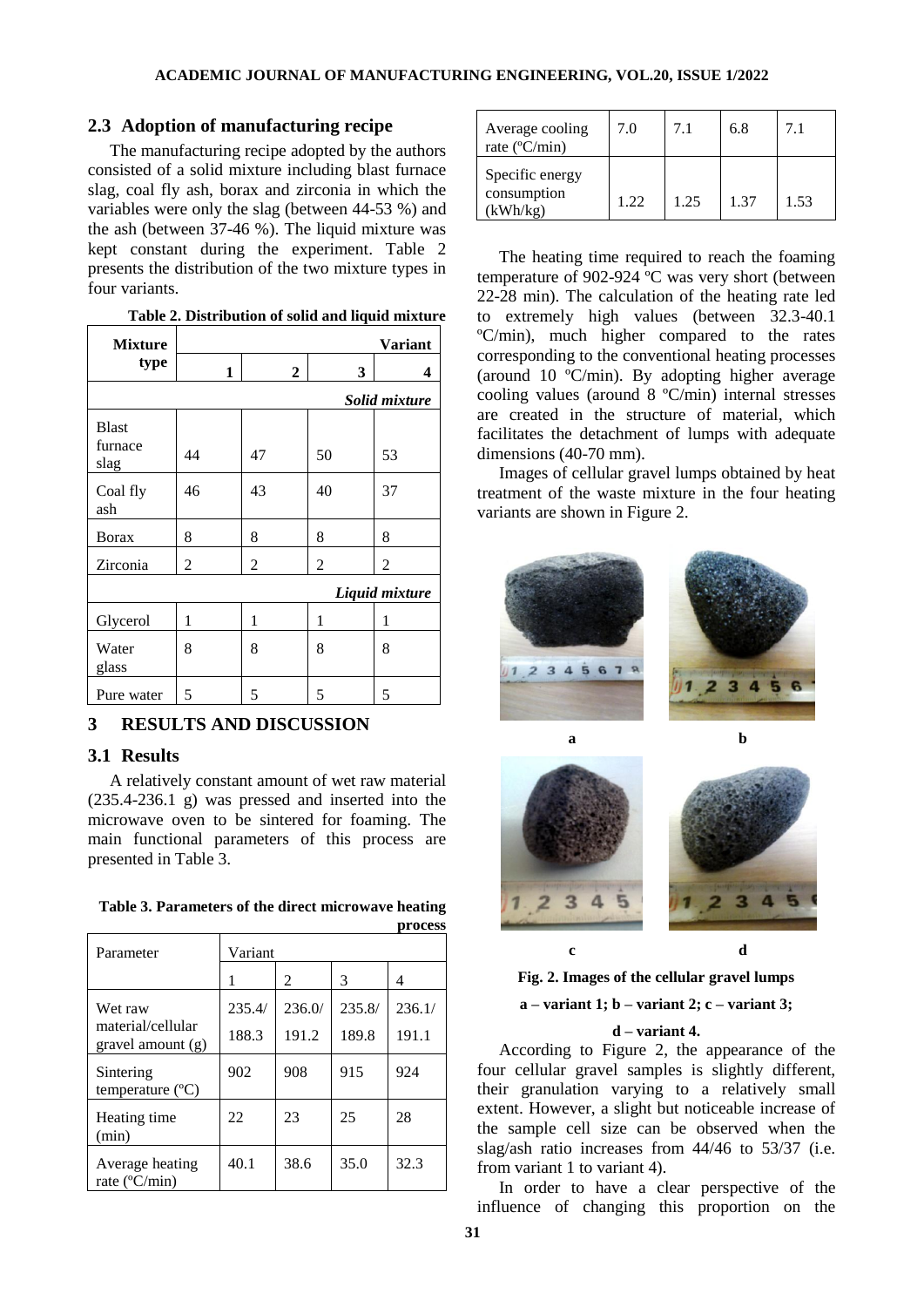physical, thermal, mechanical and microstructural characteristics of the expanded products, it was necessary to identify the value of these characteristics. The bulk density was measured by dividing the mass of the fully loaded lumps into a cylindrical vessel at its known volume (Aggregates, 2016). The porosity was calculated by the method of comparing the compact material density (true density) and the porous material density (Anovitz & Cole, 2005). The thermal conductivity was measured by the heat-flow meter method (ASTM E1225-04) and the compressive strength was determined using the TA.XTplus Texture Analyzer (ASTM C552-17). The water absorption was determined by the water immersion method (ASTM D570) and the microstructural features of the cellular gravel were investigated with a Smartphone Digital Microscope ASONA 100X Zoom type.

The results of identifying the cellular gravel characteristics are presented in Table 4.

**Table 4. Main characteristics of the cellular gravel samples**

| <b>Characteristics</b> | <b>Variant</b> |              |             |             |
|------------------------|----------------|--------------|-------------|-------------|
|                        | 1              | $\mathbf{2}$ | 3           | 4           |
| Bulk density           | 0.38           | 0.35         | 0.31        | 0.27        |
| $(g/cm^3)$             |                |              |             |             |
| Porosity (%)           | 71.9           | 73.3         | 75.2        | 77.1        |
| <b>Thermal</b>         |                |              |             |             |
| conductivity           | 0.105          | 0.100        | 0.096       | 0.092       |
| (W/m·K)                |                |              |             |             |
| Compressive            | 12.9           | 12.6         | 12.8        | 14.2        |
| strength (MPa)         |                |              |             |             |
| Water                  |                |              |             |             |
| absorption (vol.       | 3.4            | 3.1          | 3.1         | 2.9         |
| $%$ )                  |                |              |             |             |
| Cells size (mm)        | $0.1 - 0.4$    | $0.3 - 0.5$  | $0.3 - 0.8$ | $0.8 - 1.0$ |

The effect of easily penetrating the fine spaces between the solid particles of the mixture by the aqueous solution of glycerol and sodium silicate can be observed on the relatively low values of bulk density (between  $0.27 - 0.38$  g/cm<sup>3</sup>) compared to those of expanded products with solid foaming agents  $(0.75-0.95 \text{ g/cm}^3$  and even higher). Also, the thermal conductivity has relatively low values, that do not exceed 0.105 W/m·K thus contributing to ensuring the thermal insulation character of this foamed mixture of blast furnace slag and coal fly ash. The high comprehensive properties of the material are given by the compressive strength, which reaches very high values for a ceramic product (between 12.6-14.2 MPa) and the low water absorption (below 3.4 vol.%). The liquid foaming agent used in the experiment also contributed to a very fine and homogeneous microstructural configuration with a uniform cell distribution. The

cellular structure is generally closed, with no tendency to communicate between cells, according to Figure 3.



**Fig. 3. Microstructural characteristics of the cellular gravel lumps**

#### **a – variant 1 expanded at 902 ºC; b – variant 2 expanded at 908 ºC; c – variant 3 expanded at 915 ºC; d – variant 4 expanded at 924 ºC.**

#### **3.2 Discussion**

Currently, the manufacture of porous thermal insulation materials, dense and with a high mechanical strength is made industrially from silicate waste, but the predominant waste is recycled glass. Ceramic gravels in the form of lumps with approximate dimensions between 10-70 mm are used in various types of construction works as thermal insulation filling materials subjected to mechanical stress and often in difficult environmental conditions. The parental characteristics of glass as a raw material (resistance to various factors, durability, physical and chemical stability, non-toxic, etc.) are considered appropriate for this type of product.

Experimental research performed in the world investigates the influence of the combination of glass waste as a basic raw material with other waste types, aiming to obtain materials with thermal insulation properties and simultaneously with very high mechanical strength.

The originality of the current work is the experimental manufacture of ceramic gravel using exclusively other silicate or aluminosilicate waste excluding glass waste. Also, a high degree of the paper originality is applying the direct microwave heating technique, a faster and more economical unconventional method, which is not used industrially or on a small experimental scale than in processes of drying and low temperature heating.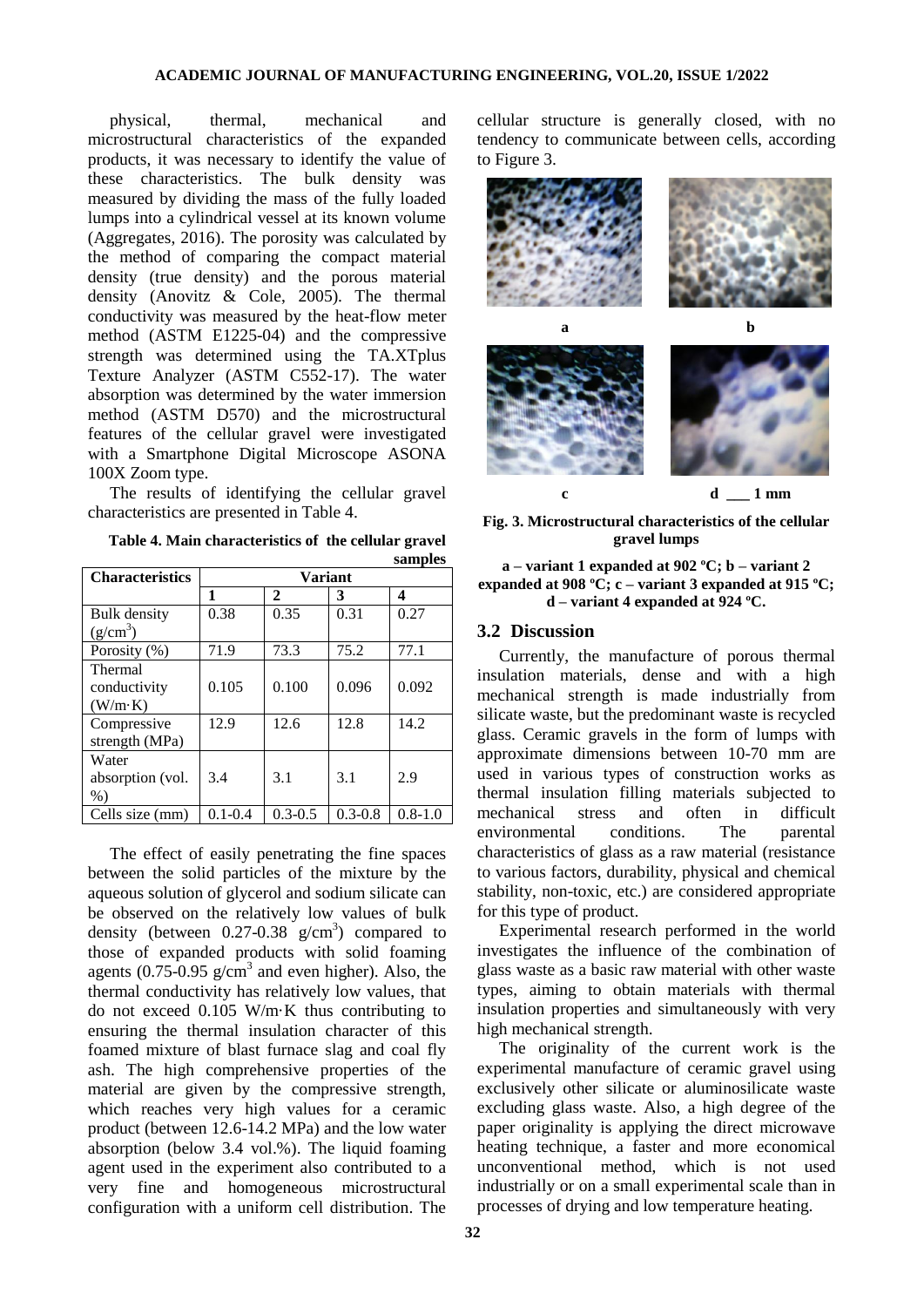These technological changes in the manufacturing process of cellular gravel (using slag and coal ash wastes and applying the direct microwave irradiation of raw material) did not influence the physical, thermal, mechanical and microstructural properties of the final product. Furthermore, the energy efficiency of the unconventional process is superior to conventional processes.

It is necessary to prove in industrial conditions the conclusions resulting on a small scale and this objective is the authors' concern for future stages.

## **4 CONCLUDING REMARKS**

The work objective was testing the use in the process of manufacturing the cellular gravel of a starting powder mixture including as raw material a silicate waste (granulated blast furnace slag) and an industrial by-product (coal fly ash), except glass waste always used in similar processes. An aqueous solution of glycerol together with sodium silicate (water glass) was adopted as a foaming agent, because it easily penetrates the fine particles of solid waste. Along with the exception of glass waste, another originality of the work was applying the unconventional method of direct microwave heating, unlike the conventional methods used in the world. The results were excellent, being manufactured products with bulk density between 0.27-0.38  $g/cm^3$ , thermal conductivity between 0.092-0.105 W/m·K and very high value of compressive strength (12.6-14.2 MPa) suitable for using as cellular gravels in construction works. The excessively high heating rate (up to 40.1 ºC/min) did not affect the structural homogeneity of the material.

## **5 REFERENCES**

Aggregates for Concrete (Chapter 5) in Design and Control of Concrete Mixtures, 16 edition (2016), publisher: Portland Cement Association, Skokie, Illinois, US, ISBN-10-0893122777. Available at: http://www.ce.memphis.edu/1101/notes/concrete/P CA\_manual/Chap05.pdf Accessed: 2021-10-06. Anovitz, L.M., Cole, D.R. (2005). Characterization and analysis of porosity and pore structures. *Review in Mineralogy and Geochemistry,* vol. 80, pp. 61- 164.

Cellular glass gravel (2016). Available at: [https://www.glapor.de/en/produkte/cellular-glass](https://www.glapor.de/en/produkte/cellular-glass-gravel)[gravel](https://www.glapor.de/en/produkte/cellular-glass-gravel) Accessed: 2017-08-13.

Cioroi, M., Nistor-Cristea, L. (2007). Recycling Possibilities of Metallurgical Slag, *The Annals of Dunarea de Jos University of Galati,* Fascicle IX:

Metallurgy and Materials Science, no. 1, ISSN 1453-083X.

Ding, L., Ning, W., Wang, Q., Shi, D., Luo, L. (2015). Preparation and Characterization of Glass Ceramic Foams from Blast Furnace Slag and Waste Glass, *Materials Letters,* vol. 141, pp. 327-329. Available at:

<http://www.doi.org/10.1016/j.matlet.2014.11.122> Accessed: 2021-04-17.

Geocell Foam Glass Gravel-High performance in every aspect. The ecological alternative for all<br>foundations (2017), Deutsches Institut für foundations (2017), Deutsches Institut für Bautechnik, Germany.

Gorokhovsky, A.V., Escalante Garcia, J.I., Mendez-Nonell, J., Gorokhovsky, V.A., Mescheryakov, D.V. (2002). Foamed Glass-Ceramic Materials Based on Oil Shale By-Products, *Glass Science and Technology,* vol. 75, pp. 259-262.

Grigoras, B.T., Paunescu, L., Dragoescu, M.F. (2020). High Mechanical Strength Cellular Glass-Ceramic Manufactured in Microwave Field Using Blast Furnace Slag and Glass Waste, *Nonconventional Technologies Review,* vol. 24, no. 4, pp. 47-52.

Hibbert, H. (2016). *Understanding the Production and Use of Foam Glass Gravel Across Europe and Opportunities in the UK.* Final Report,  $2<sup>nd</sup>$  edition.

Hu, A., Li, M., Mao, D. (2009). Controlled Crystallization of Glass-Ceramics with Two Nucleating Agents, *Materials Characterization*, vol. 60, no. 12, pp. 1529-1533,

Jones, D.A., Lelyveld, T.P., Mavrofidis, S.D., Kingman, S.W., Miles, N.J. (2002). Microwave Heating Applications in Environmental Engineering-A Review. *Resources, Conservation and Recycling,* vol. 34, no. 2, pp. 75-90.

Karandashova, N.S., Goltsman, B.M., Yatsenko, E.A. (2017). Analysis of influence of foaming mixture components on structure and properties of foam glass, *IOP Conference Series: Materials Science and Engineering*, vol. 262. Available at: https:iopscience.iop.org>article>262 Accessed: 2020-08-12.

Kitchen, H.J., Vallance, S.R., Kennedy, J.L., Tapia-Ruiz, N., Carassiti, L (2014). Modern Microwave Methods in Solid-State Inorganic Materials Chemistry: From Fundamentals to Manufacturing. *Chemical Reviews,* vol. 114, no. 2, pp. 1170-1206.

Ma, Q., Wang, Q., Luo, L., Fan, C. (2018). Preparation of High Strength and Low-Cost Glass Ceramic Foams with Extremely High Coal Fly Content, IOP Conf. Series: Materials Science and Engineering, *Proceedings of the 6th Annual*